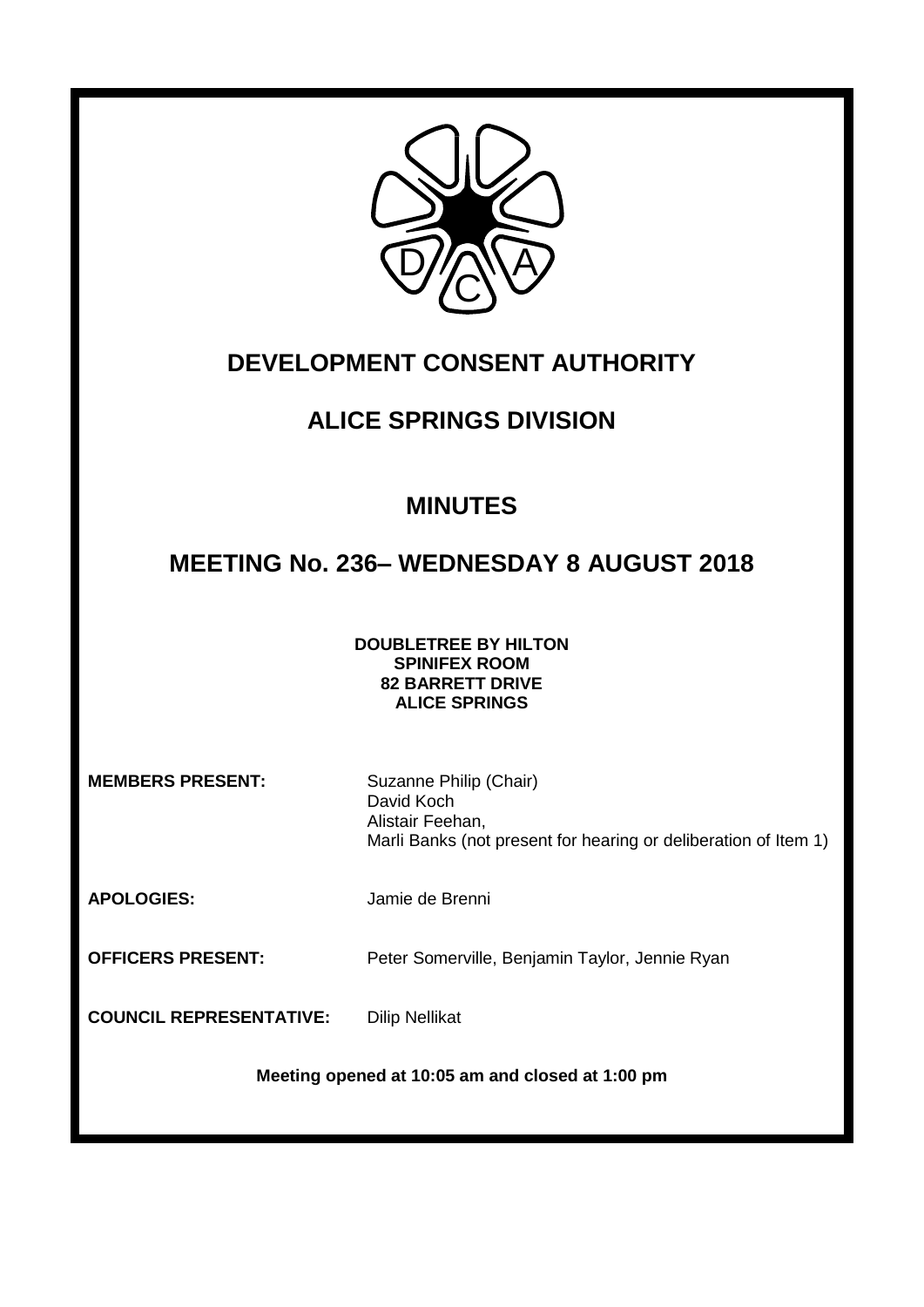**THE MINUTES OF THE EVIDENTIARY STAGE AND THE DELIBERATIVE STAGE ARE RECORDED SEPARATELY. THESE MINUTES RECORD THE DELIBERATIVE STAGE. THE TWO STAGES ARE GENERALLY HELD AT DIFFERENT TIMES DURING THE MEETING AND INVITEES ARE PRESENT FOR THE EVIDENTIARY STAGE ONLY.**

## **ITEM 1 TRANSPORT TERMINAL**

#### **PA2018/0213 NT PORTION 6367, 900 ILPARPA ROAD, SUBURB OF WHITE GUMS**

#### **APPLICANT MASTERPLAN NT**

The Chair noted that Marli Banks had declared a possible conflict of interest (as a member of the Alice Springs Rural Area Association (ASRAA)). Marli Banks did not take part in the hearing or deliberations on this item.

Development Assessment Services tabled the following documents:

- comment received from the Power and Water Corporation (Services Development Water & Sewerage) dated 03/08/2018; and
- an email from the Environment Division of the Department of Environment and Natural Resources dated 07/08/2018.

Jack Priestly, Simon Tonkin and Tony Smith attended the meeting and spoke further to the application. Simon Tonkin tabled a document listing the zones in which "transport terminal" was a permitted and a discretionary use.

Submitters, Hon Chansey Paech MLA, Geoff Purdie, Chelsea Rogers, Shae Griffith, Rod Cramer, Maria McCoy and Adriana Bugg spoke further to their submissions.

Rod Cramer and Maria McCoy tabled documents relating to the matters raised at the hearing and observations of activity on the site respectively.

PAWC representatives (Jim Gibbons and Karl Smith) spoke further to the Commission's submission. An Alice Springs Town Council representative (Dilip Nellikat) spoke to the Council's submissions raising additional matters relating to stormwater drainage, road infrastructure and traffic safety.

- **RESOLVED 0089/18** That, pursuant to section 53(c) of the *Planning Act*, the Development Consent Authority refuse to consent to the application to develop NT Portion 6367 (900) Ilparpa Road, Alice Springs for the purpose of a transport terminal and storage of demountable structures for the following reasons:
	- 1. Pursuant to section 51(a) of the *Planning Act,* in considering a development application, the consent authority must take into account the planning scheme that applies to the land to which the application relates. The land is subject to the provisions of the NT Planning Scheme (NTPS), as follows:
		- a) The subject land is zoned R (Rural).The Application seeks permission to use the land for the purposes of a transport terminal, such use being a Discretionary Use under the applicable terms of Zone R. The term "transport terminal" is defined under Clause 3.0 NTPS as follows:

*"transport terminal" means premises used for the: (a) loading, discharge or storage of goods in the course of the transport of those goods by air, road, rail or ship; (b) garaging and basic maintenance of fleet vehicles; or (c) servicing, repair and garaging of buses;*

2 of 17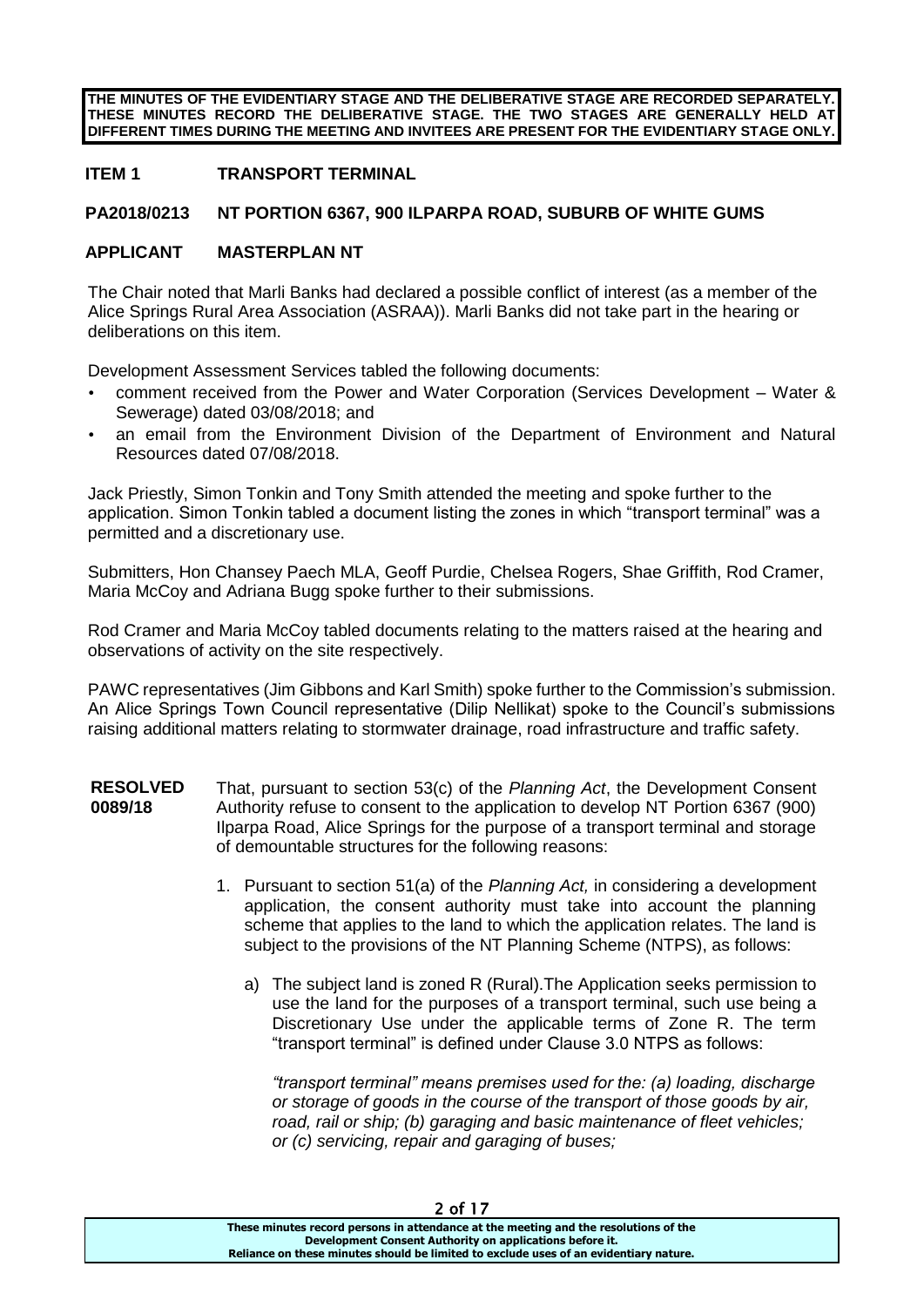The Application, as exhibited, states that the proposed use is for "*the storage of transportable buildings*". Such storage is on a temporary basis, the transportable buildings to be dispatched from the subject land, from time to time, for use at various sites and then periodically returned to the subject land for storage until dispatched again for further use. The transportable buildings will initially be used at a pipeline construction project in the Tanami. In its response to public submissions the Applicant states, *"The primary use of the site is for the temporary storage of goods, in the form of transportable buildings that are in transit to facilitate specific project demands at various locations within the wider region."*

The Applicant, therefore, relies on characterisation of the use of the subject site as falling under clause (a) of the definition of transport terminal –

*(a) loading, discharge or storage of goods in the course of the transport of those goods by air, road, rail or ship.*

The Authority did not accept that interpretation. There is no definition of **"goods"** in either the NTPS or the Planning Act, so the word must be given its ordinary meaning. The Macquarie Dictionary definition of *"goods***"** includes –

- *1. possessions, especially movable effects or personal belongings.*
- *2. articles of trade; wares; merchandise, especially that which is transported by land.*

While the definition also includes a reference to "goods and chattels" as including "all movable properties", the term "chattels" is not used in the NTPS.

The Authority did not consider that the ordinary meaning of the term goods includes transportable buildings. This was further strengthened by the definitions found in the Planning Act Section 3 which defines *"building*" as including "*a structure of any kind (including a temporary structure)*" and *"Construct*", in relation to a building, as including *(d) to place or relocate the building on land.*

The NTPS contains a specific definition of demountable structures in clause 3.0 as follows –

*"demountable structure" means a building, including transport containers, which is wholly or substantially prefabricated and which is designed to be transported from site to site, but does not include a caravan or transportable module used in conjunction with an education establishment or as a medical clinic or as a construction site office or a prefabricated dwelling.*

The NTPS further regulates the placement of demountable structures on land in Clause 6.8.

Given those various definitions and provisions and the overall effect that even placing a temporary structure on land amounts to a construction, the Authority did not accept that transportable buildings amount to **"goods"** for the purpose on the definition of "transport terminal".

| - - - -                                                                               |  |
|---------------------------------------------------------------------------------------|--|
| These minutes record persons in attendance at the meeting and the resolutions of the  |  |
| Development Consent Authority on applications before it.                              |  |
| Reliance on these minutes should be limited to exclude uses of an evidentiary nature. |  |
|                                                                                       |  |

3 of 17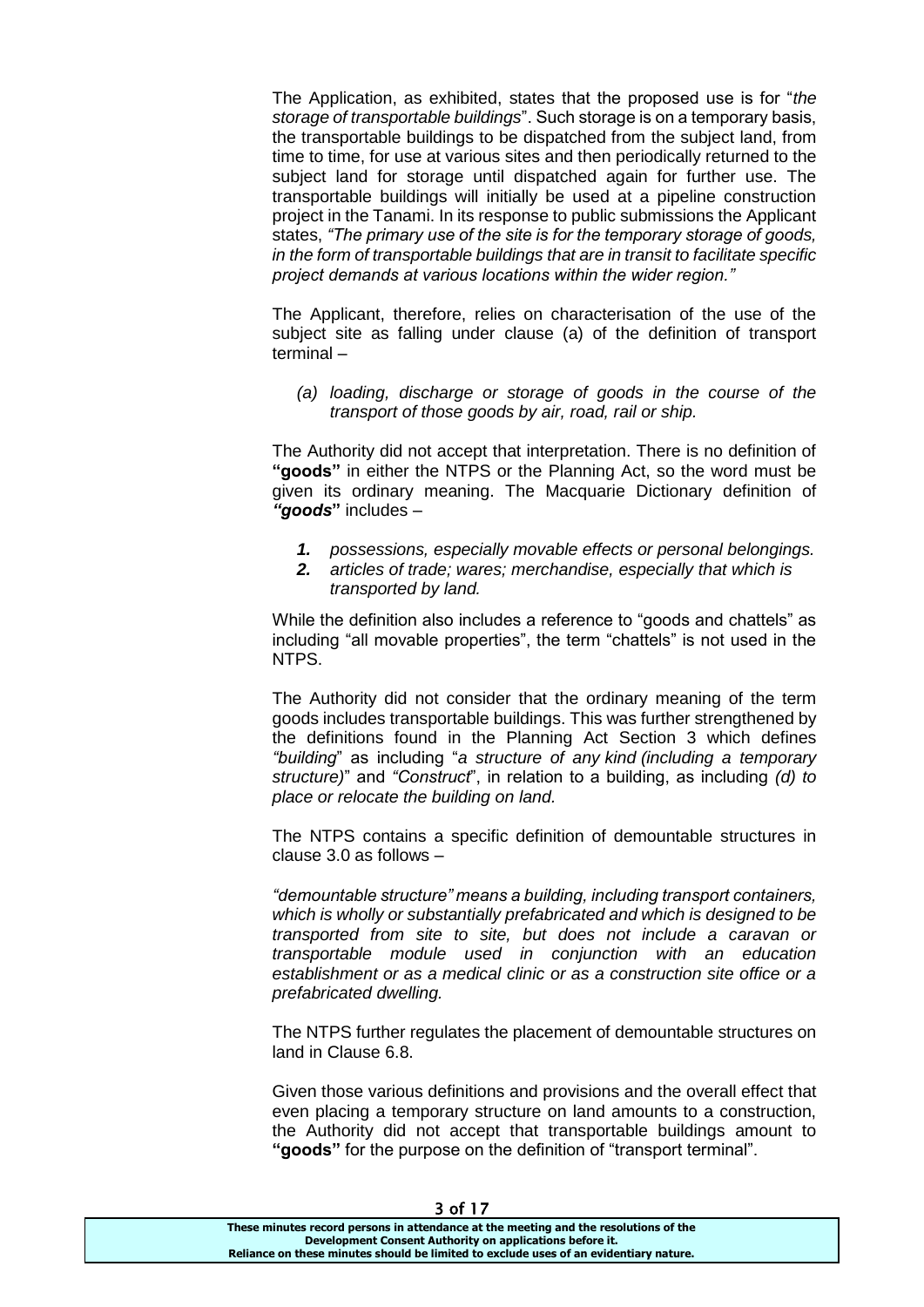Further, the definition of "transport terminal" requires that storage of goods takes place "*in the course of the transport of those goods by air, road, rail or ship".*

The Authority considered that **"in the course of"** requires that goods are stored on a temporary basis during part of the ongoing process of transporting them, for example, "goods" unloaded from a train and stored pending further distribution/transport. The applicant makes the point in their response to submissions that –

"*All transportable buildings will be removed from site by September 2018 to service a gas pipeline construction project. The scheduled time in which the transportable buildings will be transported back to the site is March of 2019, albeit this depends largely on the progress and completion of the gas pipe line construction project. The operation of the business and the logistics involved means transportable buildings are typically incrementally transported to and from the site."*

The Authority considered that the transportable buildings are the core assets of the business that are leased on a temporary basis. Ongoing movement is to and from the subject site for the purpose of storing those assets of the business for further use in the business of hiring those assets. Furthermore, it was clear from photos and oral evidence provided by submitters that the transportable buildings are repaired and maintained on the subject site for their ongoing use in the business. Transport of the transportable buildings occurs only as adjunct to the business of hiring them. The Authority did not consider the use of the subject site to mount to storage of goods **"in the course of transport"** as required by the NTPS definition.

b) The Authority, having taken into account the application as exhibited and additional information provided, considered that the proposed use did not meet the elements of the definition of "transport terminal", but found that the proposed use as outlined in the Application and Response to Submissions was consistent with the definition of "industry" in clause 3.0 of the NTPS, which provides as follows -

*"industry" includes the following operations:* 

*(f) the storage of goods, equipment or vehicles not in association with any other activity on the site, but not including transport terminal, vehicle sales and hire or warehouse;* 

There is no definition of "equipment" in the Planning Act or the NTPS so the ordinary meaning of the word must be considered. The Macquarie Dictionary defines "equipment" as including –

*1. anything used in or provided for equipping;*

It further provides that "equip (equipped, equipping) means –

*1. to furnish or provide with whatever is needed for services or for any undertaking;*

The Applicant relied on characterisation of the proposed use as a "transport terminal" to exclude it from the definition of "industry".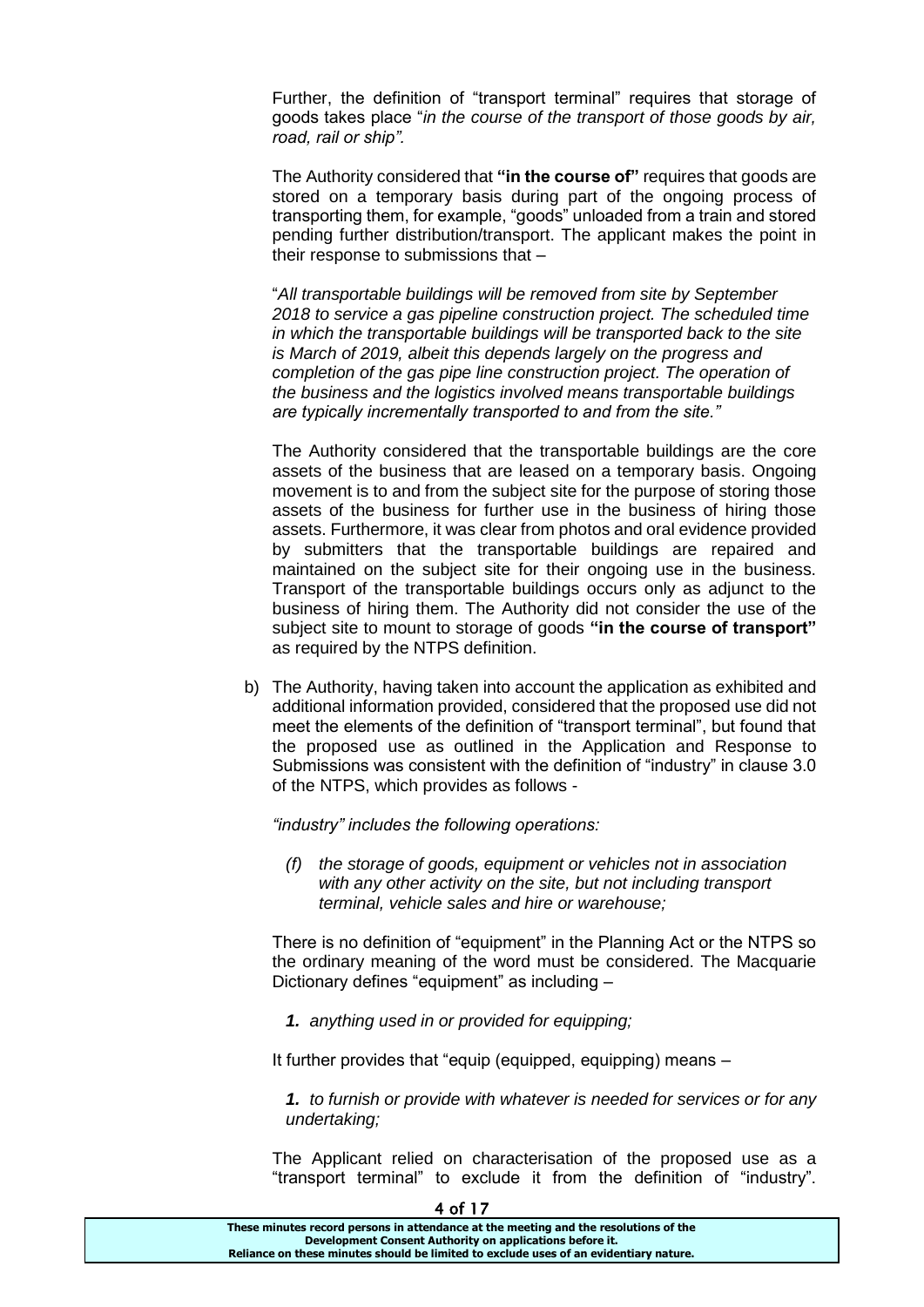However, the Authority did not consider that the proposed use amounted to a transport terminal and considered the definition of industry, in particular the term "equipment", to be sufficiently wide to encompass the use of storage of the demountable structures belonging to a business whose primary focus is the hiring of such.

The Applicant states "*NT Link service a range of project-based clients, providing transportable buildings to facilitate a range of operational needs*." Given that the demountable structures are the ongoing infrastructure by which the business of hiring them is conducted; they will be returned on a regular basis to the subject site; they are not merchandise for sale but form part of the "fixed' assets of the business which at least to some extent is being conducted from the subject site, the Authority considered that they fall within the definition of equipment.

- c) Under clause 5.20 Zone Purpose and Tables for Zone R (Rural), "industry" is a prohibited use and the consent authority does not have the power to determine the application.
- d) Having determined that the Application should be classified as "industry" rather than "transport terminal" it was not strictly necessary for the Authority to further address matters raised in relation to the Application and the use of the subject property as a "transport terminal". However, as a matter of completeness, and in the alternative to the matters considered in relation to the classification of the proposed use, the Authority noted the following matters which it considered would prevent consent being given to the use of the property as outlined in the Application and supporting documents, including the Response to Submissions, Amended Site Plan and proposed Environment Management Plan (EMP).
- e) The Authority considered the terms of clause 6.8 (Demountable Structures) and determined that the proposed use of the site for the placement of demountable structures failed to meet the provisions relating to the requirements for satisfactory landscape screening. Clause 6.8 requires that the structures do not detract from the visual amenity of the area, in terms of the impact on adjoining properties. Even noting the proposals for landscaping contained in the EMP, the Authority did not consider such landscaping could address the visual amenity issues raised by the number of transportable structures and operations of the transport terminal as proposed.
- f) Further the Authority considered that the development and use, as proposed in the original Application and then amended by Response to Submissions, amended site plan and proposed EMP, was contrary to the purpose of Clause 10.5 (Transport Terminals in Zones R and H) of the NT Planning Scheme. Clause 10.5 requires such use not cause a detriment to the amenity of the locality or create a potential hazard to traffic on abutting roads. The Authority's reasons are considered in the following paragraphs.
- 2. Pursuant to section 51(e) of the *Planning Act*, in considering a development application, the consent authority must take into account any submissions made under section 49, and any evidence or information received under section 50, in relation to the development application. 94 public submissions were received with respect to the proposal. All submissions were in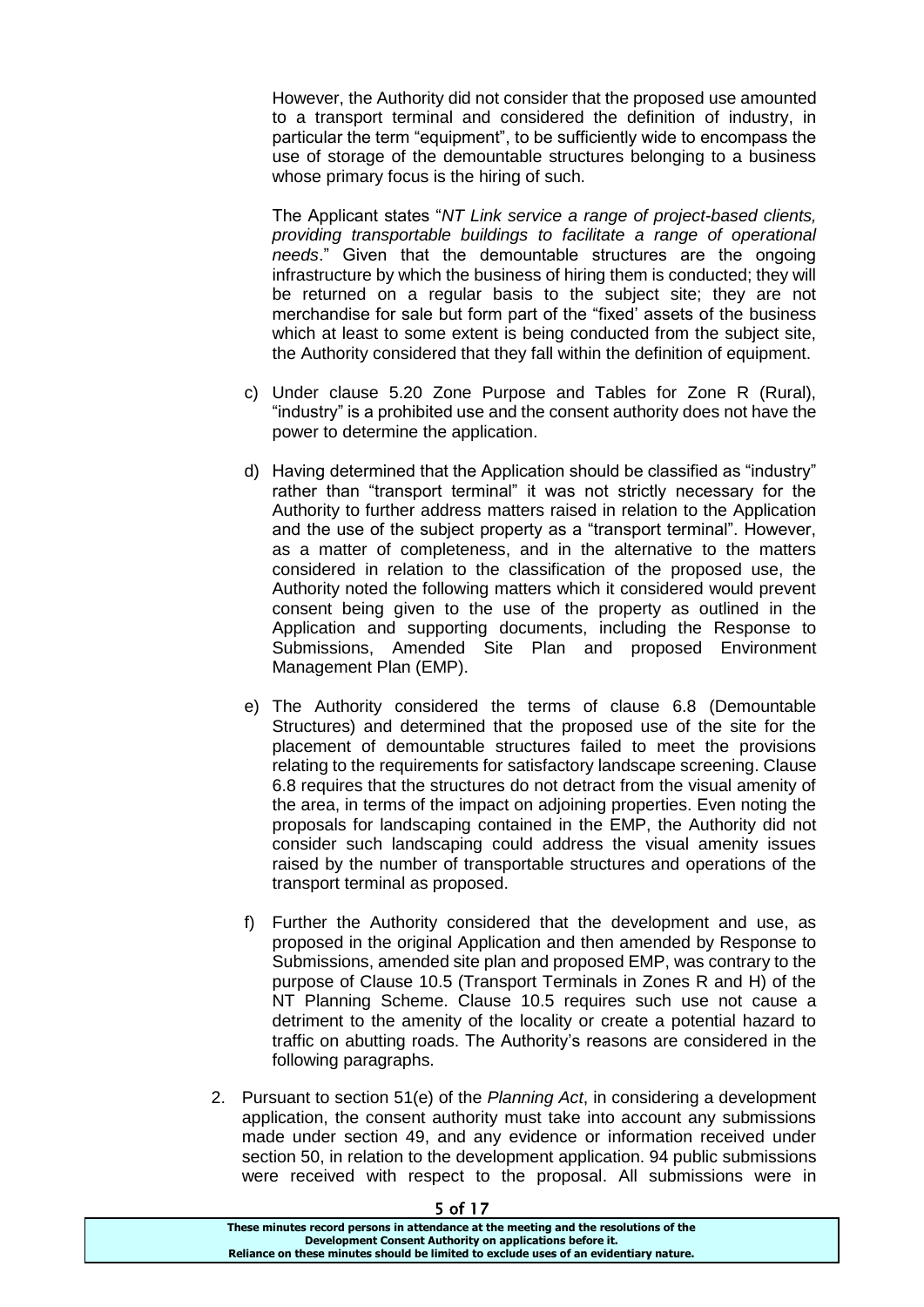opposition to it and cited a range of matters including adverse impact on amenity (visual and noise), environmental disturbance (dust) and traffic safety (number and movement of large vehicles).

- 3. Pursuant to section 51(n) of the Planning Act, in considering a development application, the Authority must take into account the potential impact on the existing and future amenity of the area in which the land is situated. The application was retrospective and public submissions identified that the use and development of the site, as already commenced, adversely impacts the amenity of residents on adjacent and nearby land in terms of:
	- Safety hazard / nuisance of wide load trucks driving along Ilparpa Road and manoeuvring to and from the driveway to the site;
	- Visual appearance of trucks and demountable structures (numbers and proximity to boundaries);
	- Lack of landscape screening;
	- Noise (hours of operation and sound levels);
	- Soil degradation and dust nuisance emanating from activities on the site; and
	- The land use being inappropriate for the locality in terms of scale of site area, goods being stored on site and vehicle movements.

Proposed amendments to the method of operation as outlined in the EMP and amended site plan would not substantially alleviate those adverse impacts. Many of the public submissions were lengthy and detailed and a number of submitters spoke of their concerns at the Meeting.

The Environment Division of the Department of Environment and Natural Resources did not support the proposal and provided a further letter at the Meeting confirming that stance. The Power and Water Corporation identified issues, both in written correspondence and by oral submissions made by representatives at the Meeting, relating to increased risk of contamination of the Roe Creek Borefield (from local groundwater which feeds into the Mereenie Aquifer) which have not been addressed in the application. It was further indicated that the proposed EMP and Response to Submissions had been considered but did not allay those concerns. The Alice Springs Town Council representative attended and spoke, outlining the Council's reservations about the development proceeding without information relating environmental and traffic management, upgrading of road infrastructure and future operational plans.

The Authority noted that Mr Tonkin, on behalf of the Applicant, urged the Authority to disregard the manner of operation of the business to date and consider the proposed measures intended to address the various concerns raised by residents and Service Authorities as outlined in the proposed EMP and amended site plan. However, the Authority was not satisfied that the proposed measures could satisfactorily address all of the concerns raised.

4. Pursuant to section 51(p) of the *Planning Act*, in considering a development application, the consent authority must take into account the public interest. On balance, the Authority considered that the use of the site (as presented in the application and supplementary documents) did not comply with the purpose and standards for "transport terminal" use as set out in Part 4 of the NT Planning Scheme and therefore was not in the public interest

**ACTION:** DAS to prepare a Notice of Refusal

| 0 U I <i>I I</i>                                                                      |  |
|---------------------------------------------------------------------------------------|--|
| These minutes record persons in attendance at the meeting and the resolutions of the  |  |
| Development Consent Authority on applications before it.                              |  |
| Reliance on these minutes should be limited to exclude uses of an evidentiary nature. |  |
|                                                                                       |  |

 $6.617$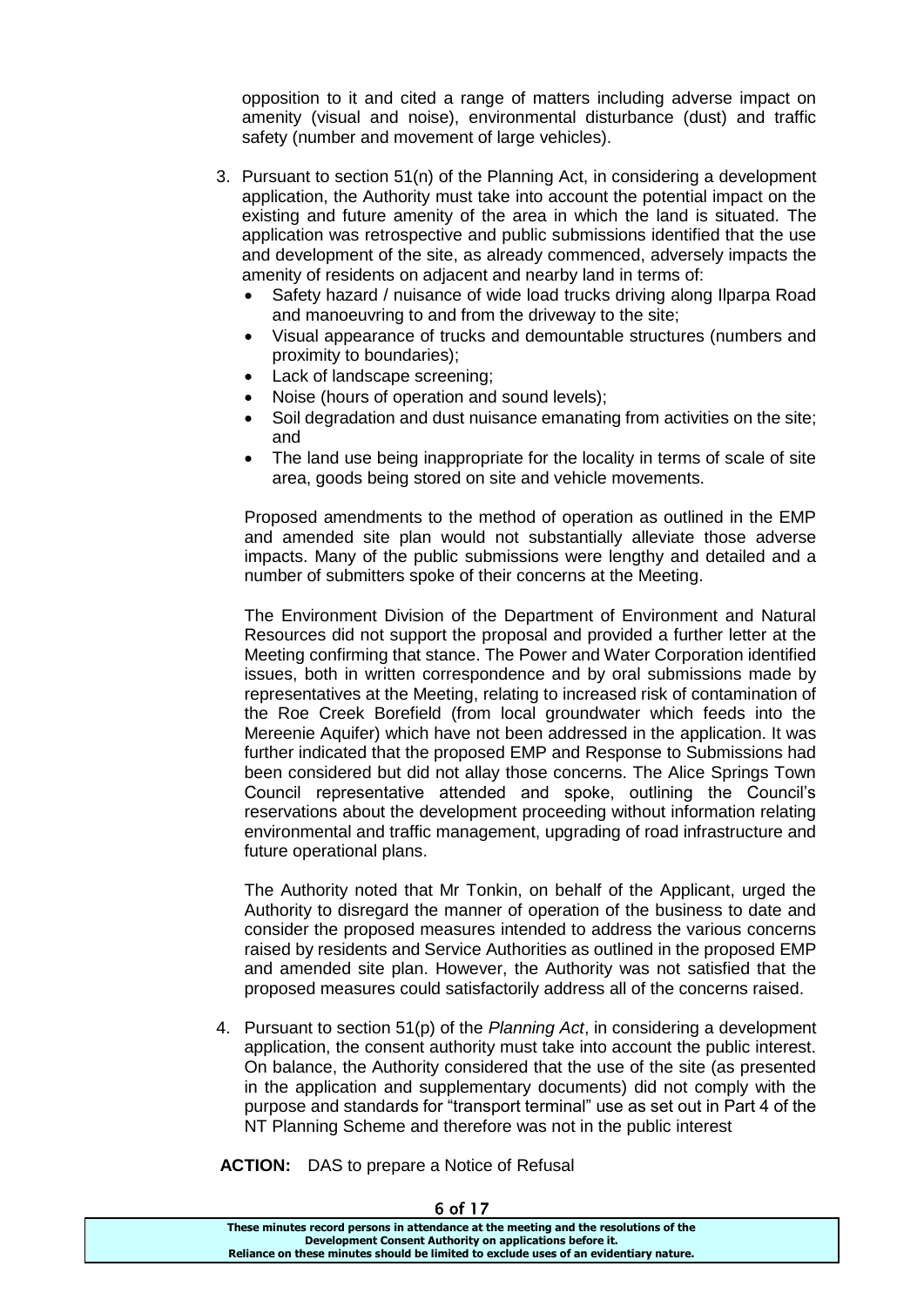## **ITEM 2 GARAGE ADDITION TO EXISTING SINGLE DWELLING WITH REDUCED BUILDING SETBACK TO FRONT BOUNDARY AND CONSTRUCT SHED & VERANDAH WITH REDUCED BUILDING SETBACKS TO SIDE AND REAR BOUNDARIES**

## **PA2018/0268 LOT 6122, 95 CROMWELL DRIVE, SUBURB OF DESERT SPRINGS**

#### **APPLICANT SOREN & MARISSA HANSEN**

Applicant Soren Hansen and Steve Adler attended the meeting and spoke further to the application.

Submitter Richard Worrall attended the meeting and spoke further to his submission.

**RESOLVED 0090/18** That, the Development Consent Authority varies the requirements of clause 7.3 (Building Setbacks of Residential Buildings and Ancillary Structures) of the Northern Territory Planning Scheme, and pursuant to section 53(b) of the *Planning Act*, alters the proposed development and consents to the proposed development as altered to develop Lot 6122 (95) Cromwell Drive, Suburb of Desert Springs, Town of Alice Springs for the purpose of a garage addition to the existing single dwelling with reduced building setback to the front boundary and construct shed and a verandah building with reduced building setbacks to eastern side and rear boundaries respectively, subject to the following conditions:

#### **CONDITION PRECEDENT**

1. Prior to commencement of works (including site preparation), amended plans are required to be submitted for endorsement and endorsed by the consent authority as part of this permit. Endorsement of the plans is at the discretion of the consent authority. The plans must be in Adobe PDF format, drawn to scale with dimensions and generally consistent with the plans originally submitted and publicly exhibited, but amended to include a schematic plan demonstrating the on-site collection of stormwater providing for the containment of stormwater on the site and/or its discharge into the Alice Springs Town Council's stormwater drainage network.

#### **GENERAL CONDITIONS**

- 2. The works carried out under this permit shall be in accordance with the drawings endorsed as forming part of this permit.
- 3. Stormwater is to be collected and contained within the site and/or discharged into the drainage network, to the technical standards of, and at no cost to, the Alice Springs Town Council to the satisfaction of the consent authority.
- 4. Any new (or alterations to existing arrangements to the) kerb crossover/s and driveway/s (works within the road reserve) to the development approved by this permit are to meet the technical standards of the Alice Springs Town Council, to the satisfaction of the consent authority.
- 5. The owner of the land must enter into agreements with the relevant authorities for the provision of water supply, sewerage and electricity

| ' UI I /                                                                              |  |
|---------------------------------------------------------------------------------------|--|
| These minutes record persons in attendance at the meeting and the resolutions of the  |  |
| Development Consent Authority on applications before it.                              |  |
| Reliance on these minutes should be limited to exclude uses of an evidentiary nature. |  |
|                                                                                       |  |

#### $7.617$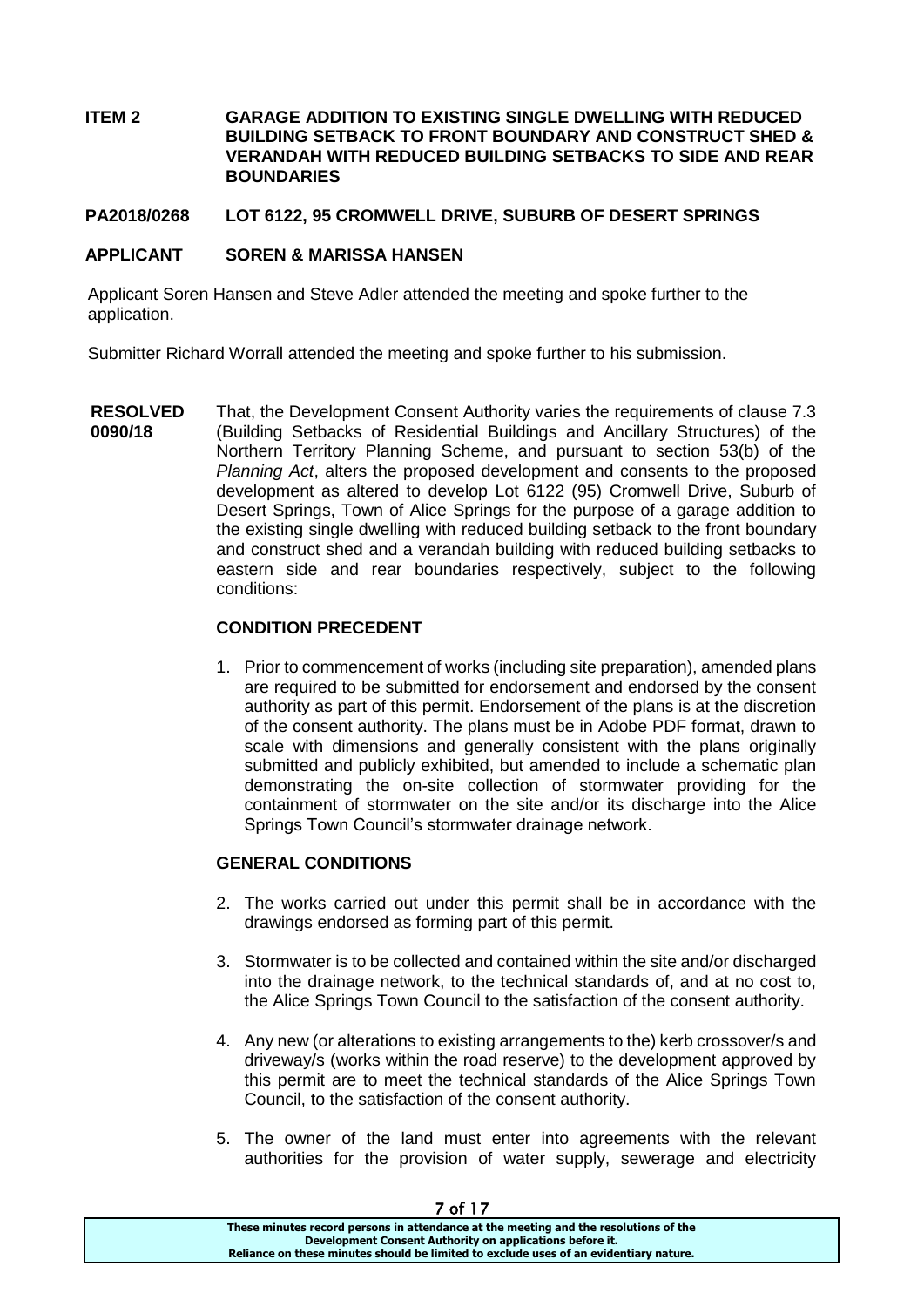services to the development shown on the endorsed plans in accordance with the authorities requirements and relevant legislation at the time.

#### NOTES:

- 1. The swimming pool on the site will need to comply with the requirements of the Swimming Pool Safety Act, the developer should contact the Swimming Pool Fencing Unit of the Department of Infrastructure, Planning and Logistics for further information.
- 2. Adjoining Lot 8121 is Crown Land. The Crown Land Estate Branch of the Department of Infrastructure, Planning and Logistics has advised that:
	- access through, and use of Crown Land (Lot 8121) for and during construction requires its prior approval; and
	- access to the shed and verandah must be within the site and should not through Crown land (unless prior approval is granted). The Crown Land Estate Branch may be contacted at: [crownland.alicesprings@nt.gov.au.](mailto:crownland.alicesprings@nt.gov.au)
- 3. This development permit does not grant "building approval" for the proposed works. The Building Code of Australia requires that certain structures within 900mm of a boundary meets minimum fire resistance level requirements and you are advised to contact a registered private Building Certifier to ensure that you have attained all necessary approvals before commencing demolition or construction works.
- 4. A "Permit to Work Within a Road Reserve" may be required from *Alice Springs Town Council* before commencement of any work within the road reserve.
- 5. The Power and Water Corporation advises that the Water and Sewer Services Development Section [\(landdevelopmentsouth@powerwater.com.au\)](mailto:landdevelopmentsouth@powerwater.com.au) and Power Network Engineering Section [\(powerconnections@powerwater.com.au\)](mailto:powerconnections@powerwater.com.au) should be contacted via email a minimum of 1 month prior to construction works commencing in order to determine the Corporation's servicing requirements, and the need for upgrading of on-site and/or surrounding infrastructure.
- 6. The Northern Territory Environment Protection Authority advises that construction work should be conducted in accordance with the Authority's Noise Guidelines for Development Sites in the Northern Territory. The guidelines specify that on-site construction activities are restricted to between 7am and 7pm Monday to Saturday and 9am to 6pm Sunday and Public Holidays. For construction activities outside these hours refer to the guidelines for further information.
- 7. Prior to applying for building approval and works commencing, it is recommended that the land owner / developer considers engaging the services of a Licensed Surveyor to carry out a boundary identification survey to identify where the true boundaries of the site are in relation to existing and proposed fences and buildings on the land. This information could then be used for the purposes of section 6 of the *Building Regulations*.

## **REASONS**

1. Pursuant to section 51(a) of the *Planning Act,* the consent authority must take into consideration the planning scheme that applies to the land to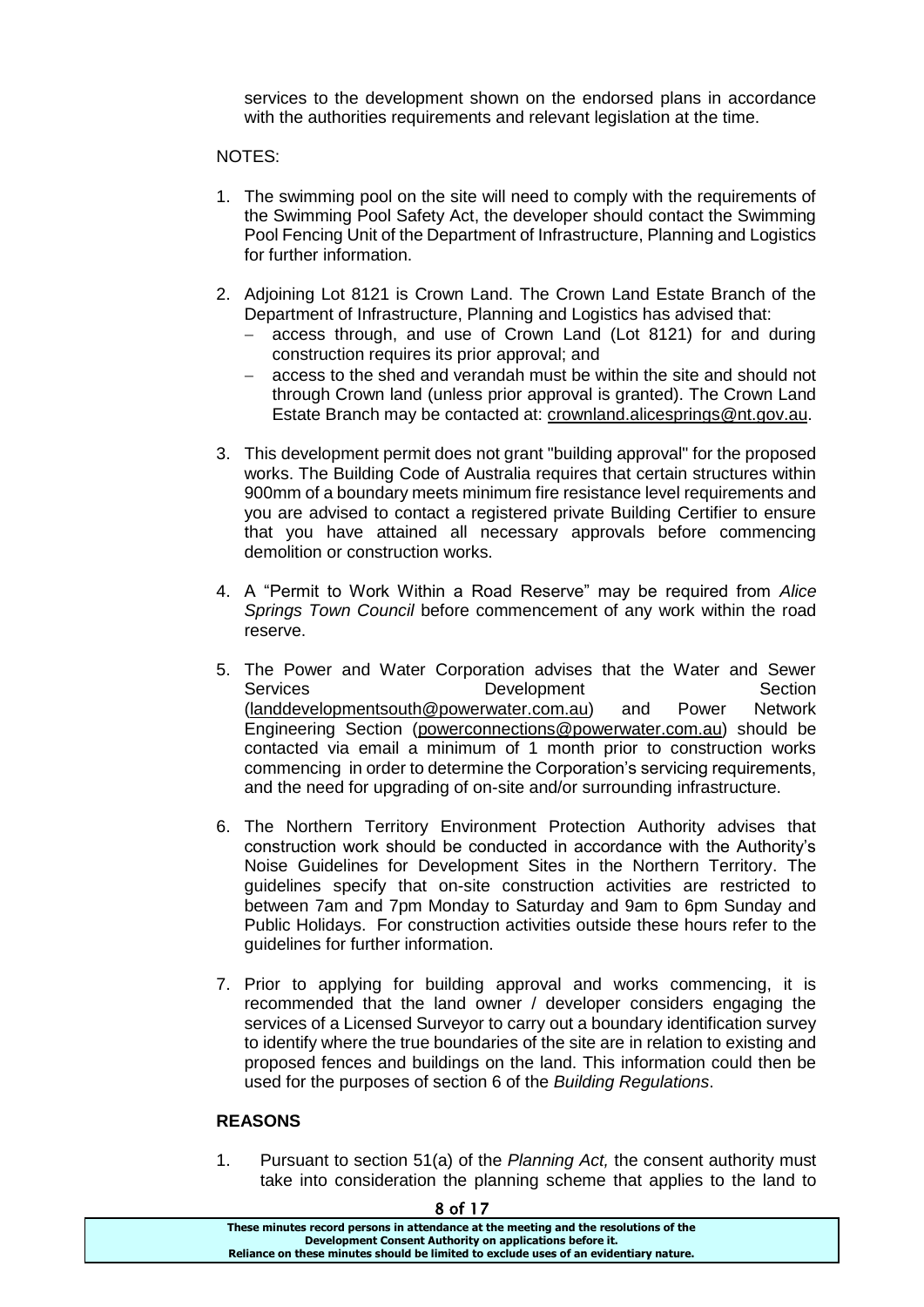which the application relates. The development is of a form and scale that may be reasonably expected within Zone SD (Single Dwelling Residential) of the Northern Territory Planning Scheme and is not expected to be out of character with the established development within the locality.

- 2. Variations are granted to:
	- a) front (primary street) building setback requirements of clause 7.3 (Building Setbacks of Residential Buildings and Ancillary Structures) of the Northern Territory Planning Scheme for a garage addition to the existing single dwelling, as:
		- (i) The garage will be setback approximately 5.5m from the road carriageway and 4m from the western side boundary, providing sightlines to and from the street, provided that plants within the road reserve are suitably trimmed.
		- (ii) There is a footpath on the opposite side of the street, but none on the northern side (i.e. adjacent to the proposed garage), limiting the likely pedestrian usage of the area between the garage and the street.
		- (iii) The location of the proposed garage on the site will allow continued use of part of the existing concrete driveway and kerb crossover.
		- (iv) The Alice Springs Town Council, the relevant road authority, has commented on the application and not identified any concerns in principle with respect to site access or sightlines.
		- (v) The footprint of the existing single dwelling and in-ground swimming pool are site constraints.
		- (vi) The proposed development works include converting part of the existing double garage that is under the main roof-line into internal living space.
		- (vii)The owners have identified that the dimensions of the existing garage are not adequate to be a well-functioning garage.
		- (viii)There is not adequate space to the front of the site to construct a new garage to accommodate 3 vehicles and that complies with minimum setback requirements.
		- (ix) Notwithstanding that most dwellings within the Zone SD section of Cromwell Drive comply with the 6m minimum building setback requirement, the garage:
			- $-$  is single storey; and
			- has been architecturally designed as an extension to the dwelling, with a 'hip' roof designed to tie in with the existing hip roof of the dwelling; and
			- is not expected to present as visually massive or to be out of character with the streetscape.
		- (x) A public submission from the owner of an adjoining lot was received, expressing reservations in relation to expected visual impacts of the proposed shed/verandah building to the rear of the lot, but not identifying any concerns in relation to the proposed garage addition. It is envisaged that if the existing garage was retained instead of constructing a new garage, the owners may construct further additions to the dwelling within the rear yard area, in order to increase the living area and domestic storage capacity and that such additions will likely be perceived by the submitter as having a greater impact on their amenity than the new garage as proposed, noting that the submission expresses concern at the amount of roofed area within the rear yard; and

**These minutes record persons in attendance at the meeting and the resolutions of the Development Consent Authority on applications before it. Reliance on these minutes should be limited to exclude uses of an evidentiary nature.**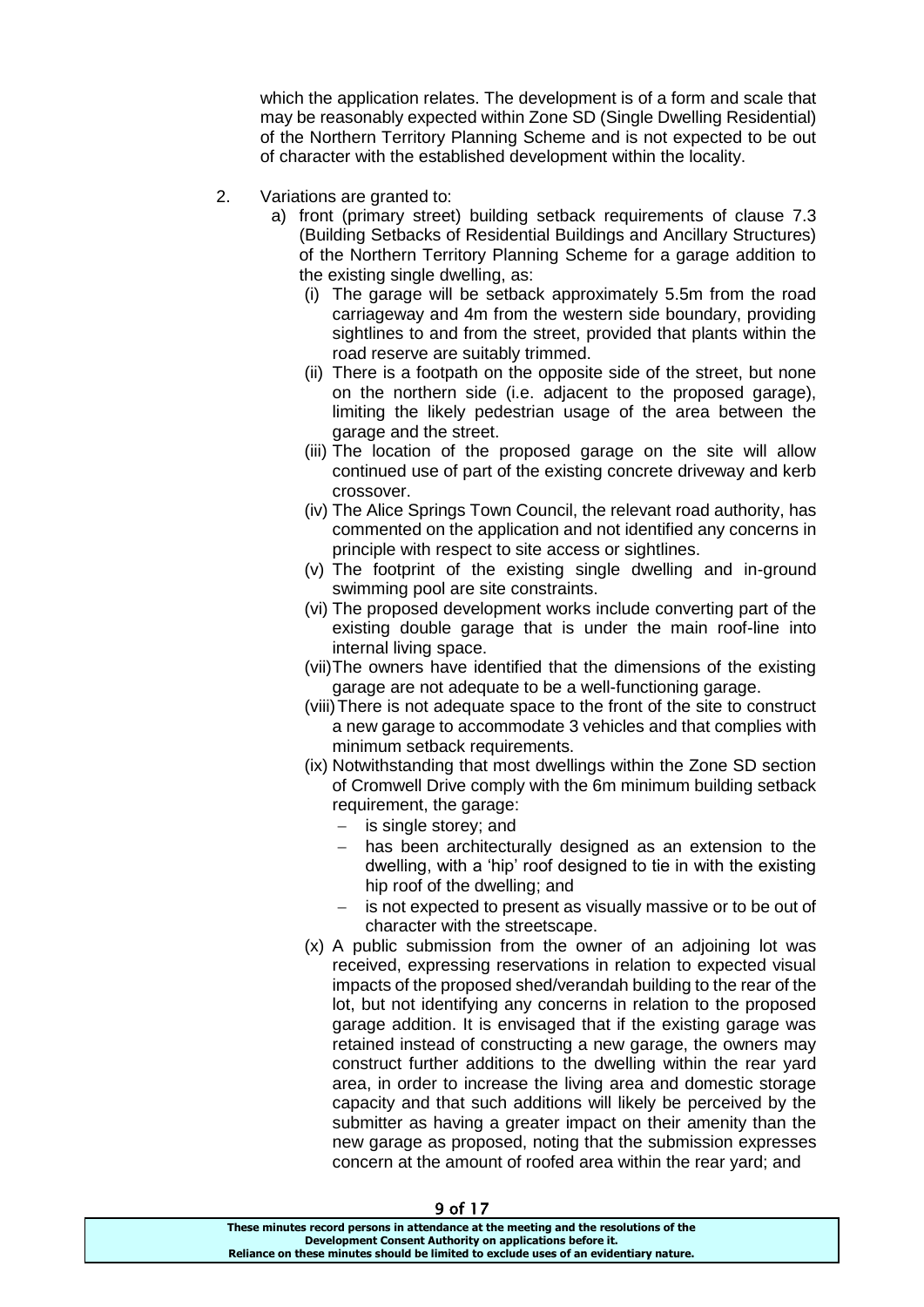- b) side and rear boundary building setback requirements of clause 7.3 for a shed/verandah building, as:
	- (i) While the proposed building would have a roofed area in the order of 180m<sup>2</sup> which has the potential to be perceived as 'visually massive' (particularly) from the first floor balcony of adjoining Lot 6121, through limited modifications to the design and siting of the building, the design could be amended to comply with the minimum setback requirements without significantly changing the nature of any such impact.
	- (ii) The building will not be easily visible from Cromwell Drive and is not expected to have any significant amenity impact on views towards the site from the golf course or the street on account of reduced side and rear setbacks.
	- (iii) The lot is within range of a golf tee and golf balls are advisedly frequently driven into the yard, constituting a safety risk for people in the rear yard. The location of the verandah uprights 0.2m from the eastern side boundary of the lot with mesh screening attached will maximise the usable yard area and provide refuge/protection from golf balls being driven from the adioining golf course towards the vard.

In accordance with Clause 2.5 (Exercise of Discretion by the Consent Authority) of the NT Planning Scheme, the aforementioned circumstances, design features and site conditions are considered cumulatively to be special circumstances that justify the granting of variations to clause 7.3 of the Scheme.

- 3. Pursuant to section 51(e) of the *Planning Act*, the consent authority must take into consideration and public and local authority submissions. The application was publicly exhibited in accordance with the *Planning Act* and Planning Regulations. One public submission was received from an owner of an adjoining residential property. The submission to the consent authority and evidence given by the submitter at the public hearing identified concerns at expected loss of amenity to their property primarily on account of the loss of views and visual amenity due to the substantial size of the roof of the proposed shed/verandah building. The consent authority does not anticipate that requiring the proponent to amend the design of the shed/verandah building to comply with the side and rear setback requirements will result in discernibly improved amenity outcomes for adjoining Lot 6121 Cromwell Drive. No local authority submissions were received.
- 4. Pursuant to section 51(n) of the *Planning Act*, the consent authority must take into consideration the potential impact on the existing and future amenity of the area in which the land is situated.

The proposed garage is an architecturally designed addition to the existing dwelling and is not expected to have any material impact on the amenity of any property, the locality or the streetscape.

The submitter, who is owner of an adjoining property has identified that they anticipate a loss of visual amenity and views from their property if the shed/verandah building is constructed as proposed. While the building would/will have a substantial roofed area which has the potential to be perceived as 'visually massive' (particularly) from the first floor balcony of adioining Lot 6121, through limited modifications to the design and siting of the building, the design could be amended to comply with the minimum

| 1 U O I 17                                                                            |
|---------------------------------------------------------------------------------------|
| These minutes record persons in attendance at the meeting and the resolutions of the  |
| Development Consent Authority on applications before it.                              |
| Reliance on these minutes should be limited to exclude uses of an evidentiary nature. |
|                                                                                       |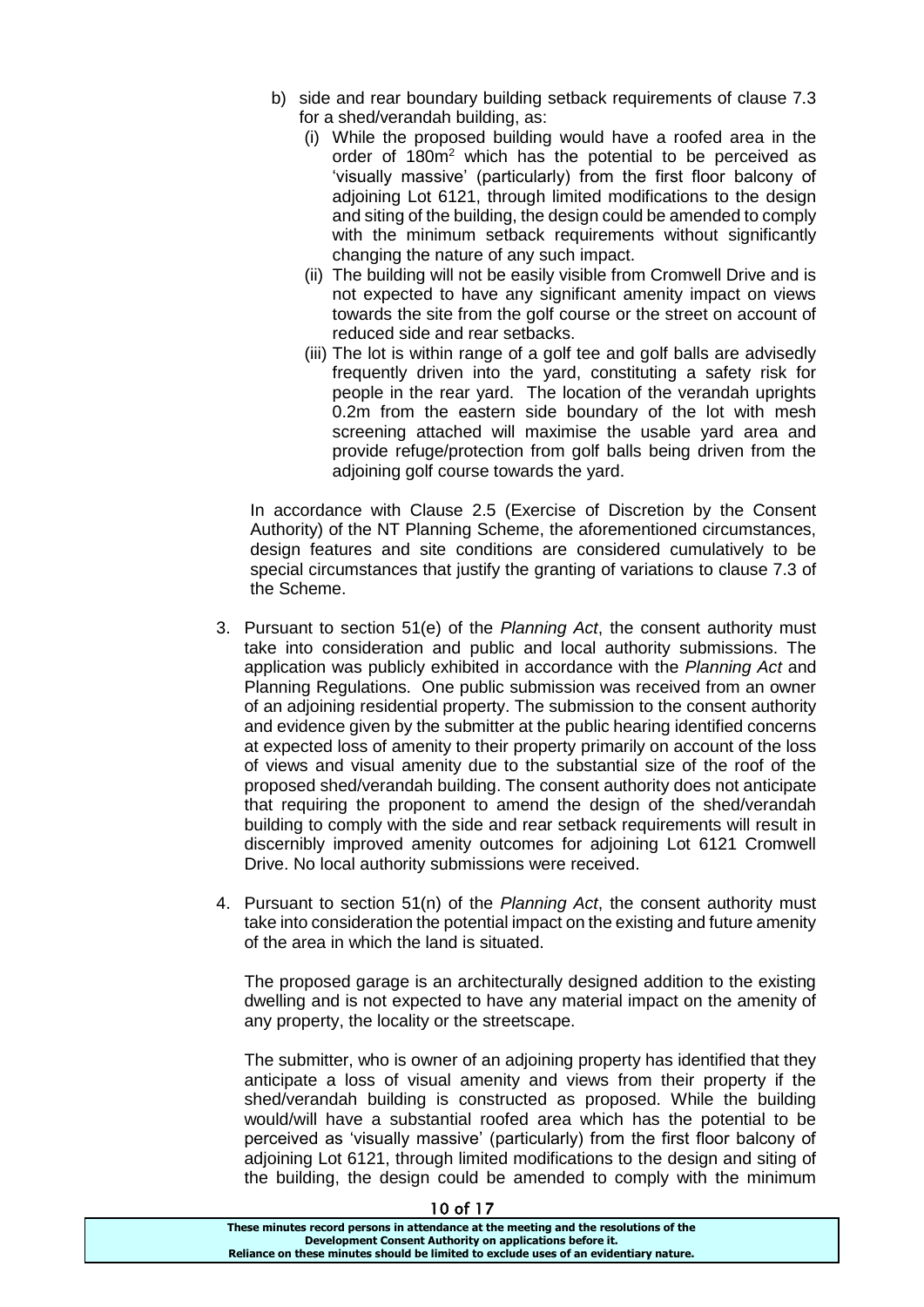setback requirements without materially changing the nature of any such impact. In addition, it is noted that the proposed building design complies with minimum setback requirements to the boundary with the submitter's property and that the applicant (owner) has identified safety benefits of the reduced side setback allowing a larger proportion of their yard to be protected from golf ball 'hazards'.

While there may be some potential that reflection of morning sunlight off the proposed verandah roof may cause glare when viewed from the first floor balcony of adjoining Lot 6121, modifications to the design to comply with side and rear setback standards are not expected to discernibly change the nature of any such impact that may occur.

**ACTION:** DAS to prepare a Notice of Determination

## **ITEM 3 CHANGE OF USE FROM RESTAURANT AND FUNCTION / CONFERENCE ROOM TO RESTAURANT AND HOTEL (MICRO-BREWERY)**

# **PA2018/0254 LOT 337, 39 PALM CIRCUIT, SUBURB OF ROSS**

# **APPLICANT ALICE SPRINGS BREWING CO PTY LTD**

Development Assessment Services tabled a letter from the Environment Division of the Department of Environment and Natural Resources dated 07/08/2018.

Kyle Pearson attended the meeting and spoke further to the application.

**RESOLVED 0091/18** That, the Development Consent Authority pursuant to section 53(a) of the *Planning Act*, consent to the application to develop Lot 337 (39) Palm Circuit, Suburb of Ross, Town of Alice Springs for the purpose of a restaurant and hotel (bar and micro-brewery), subject to the following conditions:

## **GENERAL CONDITIONS**

- 1. The restaurant and hotel (micro-brewery) uses and development carried out under this permit shall be limited to the areas identified on the drawings endorsed as forming part of this permit.
- 2. Car parking and landscaping with respect to the front of the site must be provided and maintained in accordance with conditions 1 and 4 of Development Permit DP01/0187. The owner of the land may submit a revised parking layout plan for endorsement by the consent authority as part of this permit, provided that the revised layout:
	- a) reasonably maximises the number of parking spaces within the sealed parking area at the front of the site;
	- b) does not reduce the amount of landscaping; and
	- c) includes a minimum of 1 parking space for persons with a disability constructed in accordance with the requirements of the Building Code of Australia.

Approval of an alternative parking layout is at the discretion of the consent authority.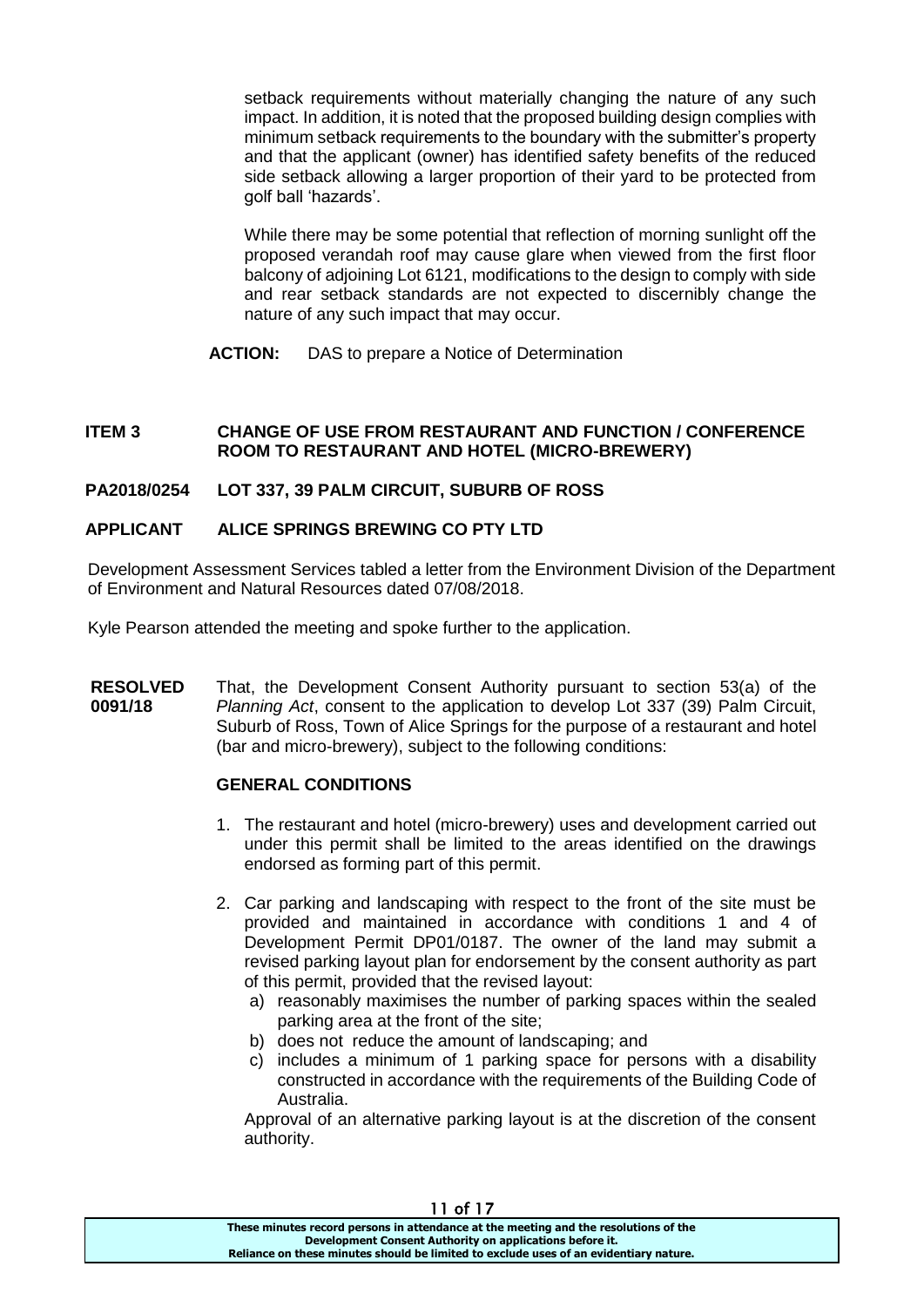- 3. The owner of the land must enter into agreements with the relevant authorities for the provision of water supply, sewerage and electricity services and the management and disposal and/or discharge of trade waste in accordance with the authorities' requirements and relevant legislation at the time.
- 4. Any developments on or adjacent to any easements on site shall be carried out to the requirements of the relevant service authority to the satisfaction of the consent authority.
- 5. The developer must provide evidence that:
	- a) the fit-out for the approved development complies with the Food Act 2004; and
	- b) the business is registered as a food business with the Department of Health.

Compliance with this condition is to the satisfaction of the consent authority on advice from the Department of Health (Environmental Health Branch).

- 6. The kerb crossovers and driveways to the site approved by this permit are to meet the technical standards of the Alice Springs Town Council, to the satisfaction of the consent authority.
- 7. No fence, hedge, tree or other obstruction exceeding a height of 0.6m is to be planted or erected so that it would obscure sight lines at the junction of the driveway and the public street. This condition is to the satisfaction of the consent authority on advice from the Alice Springs Town Council.
- 8. Stormwater is to be retained on the site and/or collected and discharged into the drainage network to the technical standards of the Alice Springs Town Council at no cost to the Council, to the satisfaction of the consent authority.
- 9. Provision must be made on the land for the storage and collection of garbage and other solid waste. This area must be graded and drained and screened from public view to the satisfaction of the consent authority.
- 10. No external sound amplification equipment or loud speakers are to be used for the purpose of announcement, broadcast, playing of music or similar purpose.
- 11. The use and development must be managed so that the amenity of the area is not detrimentally affected, through the:
	- a) transport of materials, goods or commodities to or from the land;
	- b) emission of noise, artificial light, vibration, smell, fumes, smoke, vapour, steam, soot, ash, dust, waste water, waste products, grit or oil; or
	- c) presence of vermin.

Compliance with this condition is to the satisfaction of the consent authority on advice from relevant agencies.

- 12. Any handling of beer bottles and bottling (and/or canning) of beer on the site, not including service of beer to patrons at the premises, must be restricted to the hours of:
	- a) 7 a.m. to 6 p.m. Monday to Friday; and

b) 8 a.m. to 1 p.m. Saturday;

unless with the written agreement of the consent authority, and subject to the terms of any such agreement. This condition is to the satisfaction of the consent authority.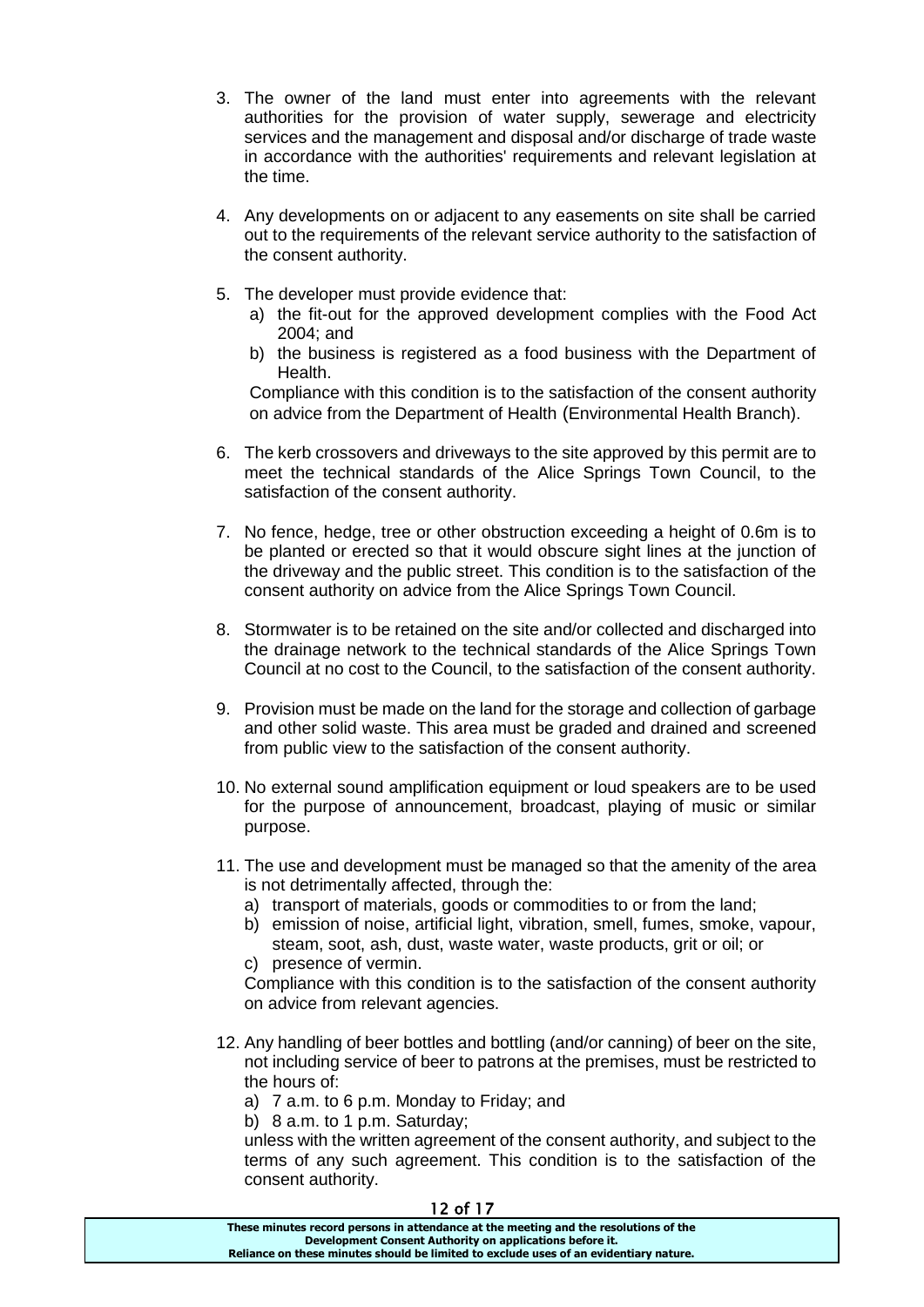13. Any brewing and associated operations (including bottling/canning) on the site must be restricted to the designated and approved 'storage, brewing and kitchen areas' shown in plans endorsed as forming part of this permit.

## NOTES:

- 1. This development permit does not grant "building approval" for the proposed change of use or works. You are advised to contact a registered private Building Certifier to ensure that you have attained all necessary approvals before commencing demolition or construction works.
- 2. This development permit does not grant approval for a licence to sell alcohol. You are advised to contact the NT Liquor Commission [\(https://justice.nt.gov.au/regulatory-services/licensing-boards,-committees](https://justice.nt.gov.au/regulatory-services/licensing-boards,-committees-and-advisory-councils/liquor-commission/liquor-licence-applications)[and-advisory-councils/liquor-commission/liquor-licence-applications\)](https://justice.nt.gov.au/regulatory-services/licensing-boards,-committees-and-advisory-councils/liquor-commission/liquor-licence-applications) concerning requirements relating to obtaining an appropriate licence.
- 3. A "Permit to Work Within a Road Reserve" may be required from *Alice Springs Town Council* before commencement of any work within the road reserve.
- 4. The Power and Water Corporation advises that the Water and Sewer Services **Development** Section<br>(landdevelopmentsouth@powerwater.com.au) and Power Network [\(landdevelopmentsouth@powerwater.com.au\)](mailto:landdevelopmentsouth@powerwater.com.au) and Engineering Section [\(powerconnections@powerwater.com.au\)](mailto:powerconnections@powerwater.com.au) should be contacted via email a minimum of 1 month prior to construction works commencing in order to determine the Corporation's servicing requirements, and the need for upgrading of on-site and/or surrounding infrastructure.
- 5. The Northern Territory Environment Protection Authority advises that construction work should be conducted in accordance with the Authority's Noise Guidelines for Development Sites in the Northern Territory. The guidelines specify that on-site construction activities are restricted to between 7am and 7pm Monday to Saturday and 9am to 6pm Sunday and Public Holidays. For construction activities outside these hours refer to the guidelines for further information.
- 6. The Northern Territory Environment Protection Authority has advised that the proponent must comply with their General Environment Duty provided by section 12 of the *Waste Management and Pollution Control Act*.
- 7. The permit holder is advised that the proposal may have assessment implications under the *Waste Management and Pollution Control Act*. More information can be found on the Northern Territory Environment Protection Authority website at: https://ntepa.nt.gov.au/waste-pollution. The applicant is encouraged to contact the NT EPA on (08) 8924 4218 or [ntepa@nt.gov.au.](mailto:ntepa@nt.gov.au)
- 8. The development and use hereby permitted should be designed, constructed, registered and operate in accordance with the National Construction Code of Australia, the *NT Public Health Act* and Regulations, the *NT Food Act* and National Food Safety Standards.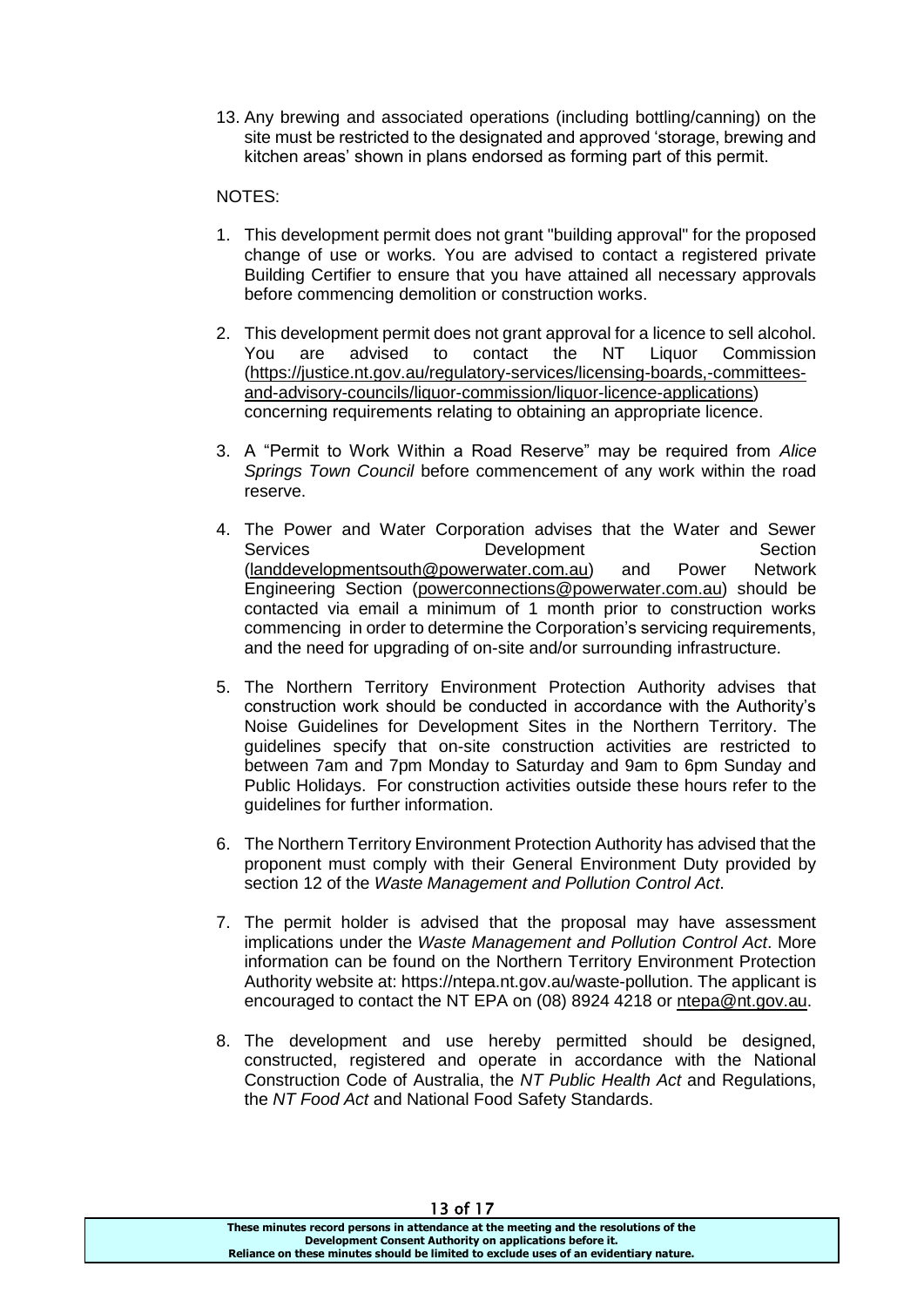## **REASONS**

- 1. The proposed development and use is consistent with the primary purpose of zone TC (Tourist Commercial), being "to provide for uses or development servicing tourism, including commercial and residential activities". The zone purpose statement further identifies that "development should be of a scale and character compatible with uses or development nearby" and the proposed change of use for part of an existing restaurant and function room to a restaurant and hotel (bar) and ancillary micro-brewery is not expected to result in any greater amenity impacts than the previously approved and established use, provided that it is suitably serviced and operated. It is considered appropriate to limit the scale of the brewery component of the business, as a larger scale operation has the potential to have undue amenity impacts on other tourist commercial uses within the immediate locality.
- 2. Pursuant to section 51(e) of the *Planning Act*, the consent authority must take into consideration any submissions made under section 49, and any evidence or information received under section 50, in relation to the development application. The application was publicly exhibited in accordance with the requirements of the *Planning Act* and Planning Regulations and no public or local authority submissions were received under section 49.
- 3. Pursuant to section 51(h) of the *Planning Act*, the consent authority must take into consideration any merits of the proposal as demonstrated in the application. The proposed change of use may be expected to contribute to the revitalisation of the surrounding tourism precinct, and diversity of restaurant and bar venues available to local residents and visitors.
- 4. Pursuant to section 51(m) of the *Planning Act*, the consent authority must take into consideration the public utilities or infrastructure provided in the area in which the land is situated, the requirement for public facilities and services to be connected to the land and the requirement, if any, for those facilities to be provided to the developer for that purpose.
	- a) The Power and Water Corporation's requirements are expected to be satisfied by the conditions of approval relating to services and trade waste.
	- b) The Department of Health's interests in the proposed development are expected to be duly recognised through permit conditions and notes.
	- c) The Alice Springs Town Council's interests as a drainage and road authority are expected to be duly recognised by the conditions of approval.
- 5. Pursuant to section 51(n) of the *Planning Act*, the consent authority must take into consideration the potential impact on the existing and future amenity of the area in which the land is situated. The proposed restaurant and hotel (micro-brewery) use is expected to be very similar to and compatible with the established restaurant and function centre uses on the site. It is not envisaged that the development as proposed will have any material adverse impact on the amenity of the locality, provided that the 'brewery' component of the development is limited to a scale that may be reasonably be considered to be ancillary to the restaurant and (hotel) bar uses of the site.
- 6. Pursuant to section 51(p) of the *Planning Act*, the consent authority must take into consideration the public interest, including access for persons with disabilities.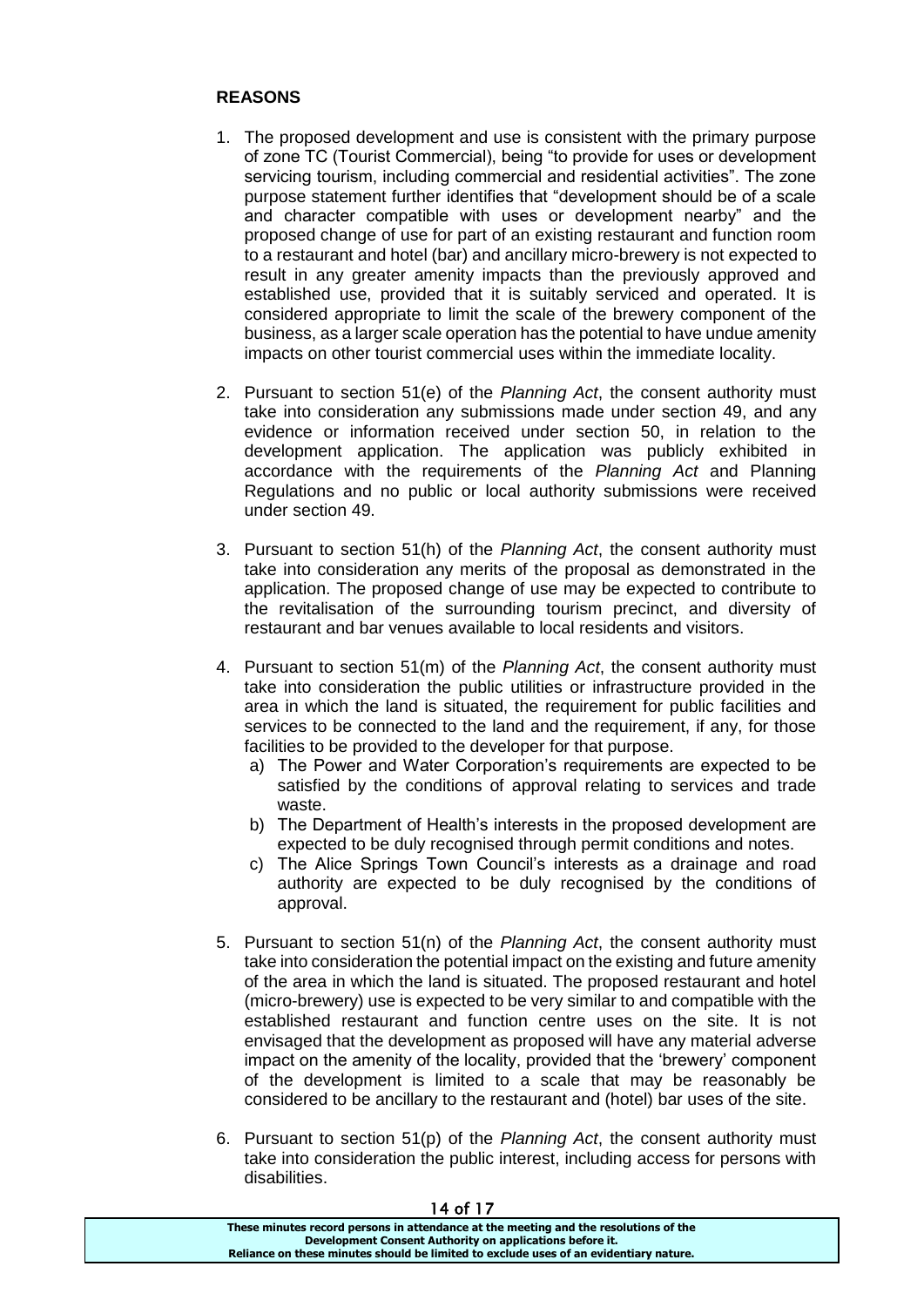- a) The conditions of approval are intended to assist in ensuring that the development provides suitable access for persons with a disability.
- b) The consent authority noted that:
	- the application was referred to the Department of the Attorney-General and Justice - Licencing, Regulation and Alcohol Strategy; and
	- that no comment had been received from that agency at the time of the hearing; and

has included an advisory note on the development permit to assist in ensuring that the developer obtains all relevant approvals prior to commencing the approved uses.

**ACTION:** DAS to prepare a Notice of Consent and Development Permit

#### **ITEM 4 ESTABLISH MEDICAL CONSULTING ROOM IN AN EXISTING SINGLE DWELLING IN TWO STAGES**

#### **PA2018/0227 LOT 3553, 30 ADAMSON AVENUE, SUBURB OF GILLEN**

## **APPLICANT HAO-YU CHENG**

Hao-Yu Cheng attended the meeting and spoke further on the application.

**RESOLVED 0092/18** That the Development Consent Authority vary the requirements of clause 6.5.1 (Parking Requirements) and clause 6.5.3 (Parking Layout) of the Northern Territory Planning Scheme, and pursuant to section 53(b) of the *Planning Act*, alter the proposed development and consent to the proposed development as altered to develop Lot 3553 (30) Adamson Avenue, Suburb of Gillen, Town of Alice Springs for the purpose of a medical consulting room (Chinese acupuncture for a single medical practitioner) in an existing single dwelling in 2 stages.

## **CONDITIONS PRECEDENT**

- 1. Prior to the endorsement of plans and prior to commencement of works (including site preparation), amended plans to the satisfaction of the consent authority must be submitted to and approved by the consent authority. When approved, the plans will be endorsed and will then form part of the permit. The plans must be drawn to scale with dimensions and two copies must be provided. The plans must be generally in accordance with the plans submitted with the application but modified to show:
	- (a) Stage 1 and Stage 2 Floorplans in one drawing with metric dimensions,
	- (b) a site layout plan showing the location and dimension of two resident car parking spaces and two visitor car parking spaces, the driveway length and width in metric measurement
- 2. That the applicant written advice specifying the days of operation and hours of business, to the satisfaction of the Development Consent Authority.

## **GENERAL CONDITIONS**

| 130117                                                                                |  |
|---------------------------------------------------------------------------------------|--|
| These minutes record persons in attendance at the meeting and the resolutions of the  |  |
| Development Consent Authority on applications before it.                              |  |
| Reliance on these minutes should be limited to exclude uses of an evidentiary nature. |  |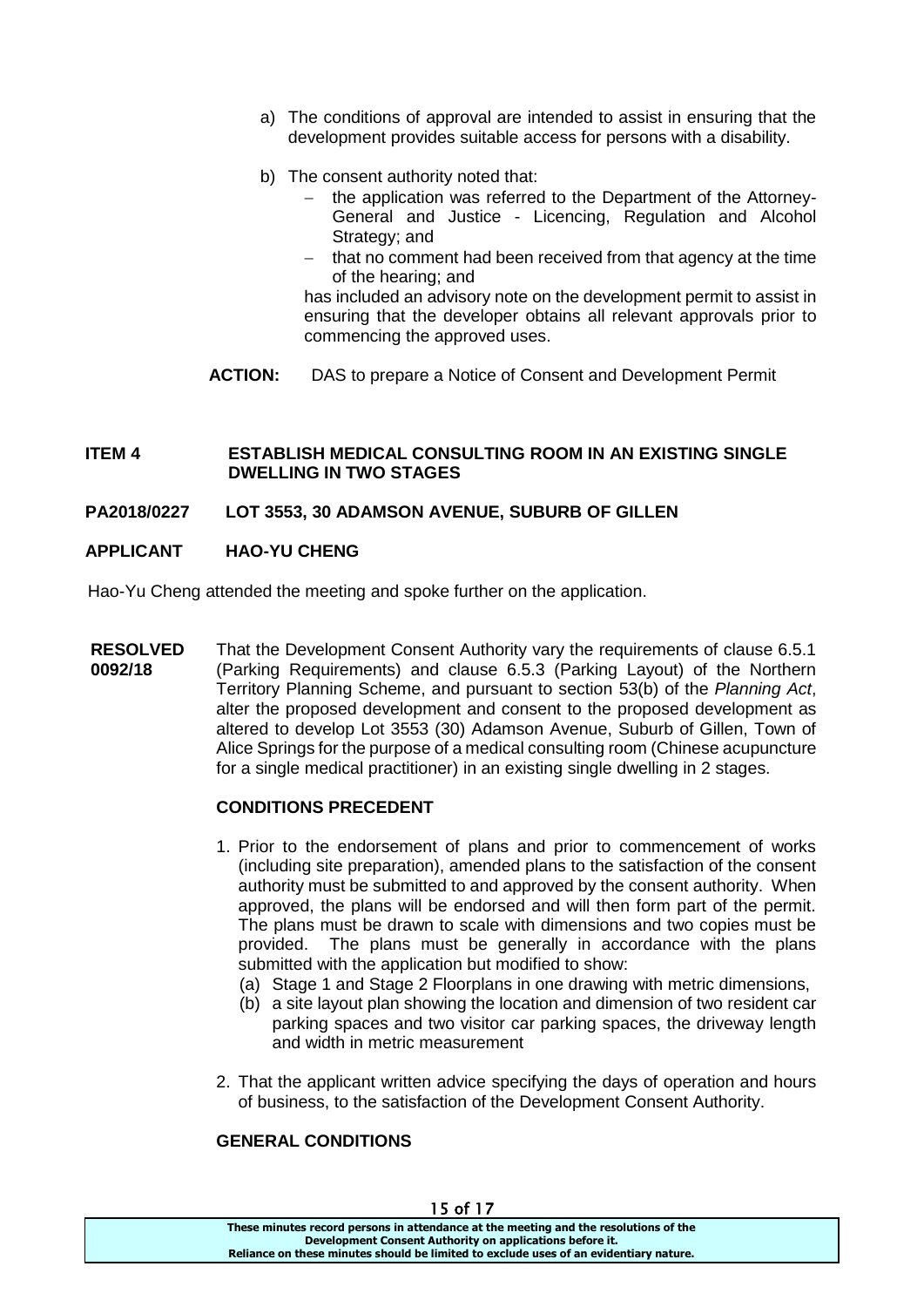- 3. The works carried out under this permit shall be in accordance with the drawings endorsed as forming part of this permit. The use and/or development as shown on the endorsed plans must not be altered without the further consent of the consent authority.
- 4. All customers are to be seen on an appointment only basis.
- 5. The use approved by this permit may operate only between the hours endorsed by the consent authority.
- 6. Therapies are to be provided by one person only. The provider must be a resident of 30 Adamson Avenue, Gillen.
- 7. The owner of the land must enter into agreements with the relevant authorities for the provision of water supply, sewerage and electricity services to the development shown on the endorsed plans in accordance with the authorities requirements and relevant legislation at the time.

## NOTES:

- 1. The developer will need to contact Power and Water's Trade Waste Department [\(TradeWasteDept.PWC@powerwater.com.au](mailto:TradeWasteDept.PWC@powerwater.com.au) ) to discuss trade waste requirements for the proposed development.
- 2. Power and Water advises that the Water and Sewer Services Development Section [\(waterdevelopment@powerwater.com.au](mailto:waterdevelopment@powerwater.com.au) ) and Power Network Engineering Section [\(powerdevelopment@powerwater.com.au](mailto:powerdevelopment@powerwater.com.au) ) must be contacted via email a minimum of 1 month prior to construction works commencing.
- 3. The Northern Territory Environment Protection Authority has advised that the proponent must comply with their General Environment Duty provided by *the Waste Management and Pollution Control Act*.
- 4. The permit holder is advised that the proposal may have assessment implications under the Waste Management and Pollution Control Act, More information can be found on the Northern Territory Environment Protection Authority website at: [https://ntepa.nt.gov.au/waste-pollution.](https://ntepa.nt.gov.au/waste-pollution) The applicant is encouraged to contact the NT EPA on (08) 8924 4218 or ntepa@nt.gov.au.
- 5. The development and use hereby permitted should be designed, constructed and operate in accordance with the *Public & Environmental Health Act 2011*  and comply with the Public and Environmental health Guidelines for Hairdressing, Beauty Therapy and Body Art.
- 6. The land owner / applicant is advised to engage a building certifier, within the meaning of the *Building Act*, as to whether the existing building/s and associated usage comply with the *Building Act* and associated Regulations. This development permit does not grant building approval for the proposed change of use or any associated building works and you are advised to contact a registered private Building Certifier to ensure that you have attained all necessary approvals before commencing construction works or the use.

16 of 17